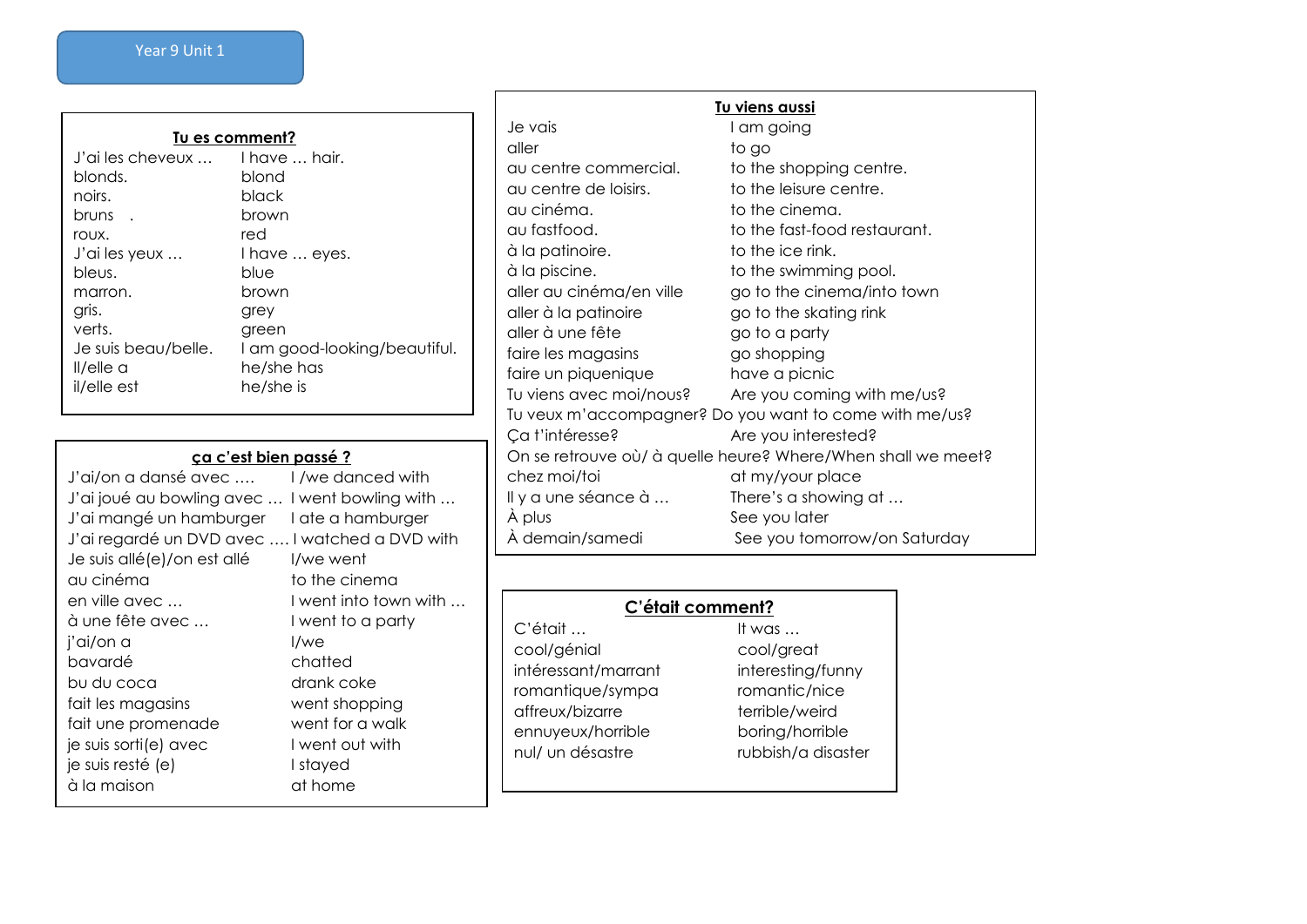#### The Perfect Tense in 3 easy steps

The perfect tense is used to describe a completed action in the past Step 1 Check if the infinitive takes 'avoir' or 'être'

These take être: Arriver – to arrive Partir – to leave Descendre – to descend Monter – to go up Venir(venu)- to come Aller – to go Entrer – to enter Sortir – to leave Naître(né)- to be born Mourir(mort)- to die Tomber- to fall Rester – to stay

Retourner – to return

### Step 2

Find the correct part of the auxiliary (it needs to match the subject or subject pronoun)

| subject     | avoir      | être   |
|-------------|------------|--------|
| pronoun     |            |        |
| ie          | ai         | suis   |
| tu          | $\alpha$ s | es     |
| il/elle/on  | a          | est    |
| nous        | avons      | sommes |
| <b>VOUS</b> | avez       | êtes   |
| ils/elles   | ont        | sont   |
| Step 3      |            |        |

Check if the verb is regular or irregular

For regular –er verbs -knock off –er and add –é For regular –ir verbs -knock off –ir and add –i For regular –re verbs -knock off –re and add –u Common irregular verbs that take avoir

|          |  | avoir -eu dire -dit prendre-pris  |
|----------|--|-----------------------------------|
|          |  | boire -bu faire -fait mettre -mis |
|          |  | lire -lu écrire écrit devoir dû   |
| voir -vu |  |                                   |

|--|

| Oui, merci. Je veux bien. | Yes, please. I'd like to. |
|---------------------------|---------------------------|
| D'accord, si tu veux.     | OK, if you like.          |
| Génial! Bonne idée.       | Great! Good idea!         |
| Pourquoi pas?             | Why not?                  |
| Je n'ai pas trop envie.   | I don't really want to.   |
| Tu rigoles!               | You're joking!            |
| C'est vraiment nul!       | That's really rubbish!    |
| J'ai horreur de ça!       | I hate that!              |